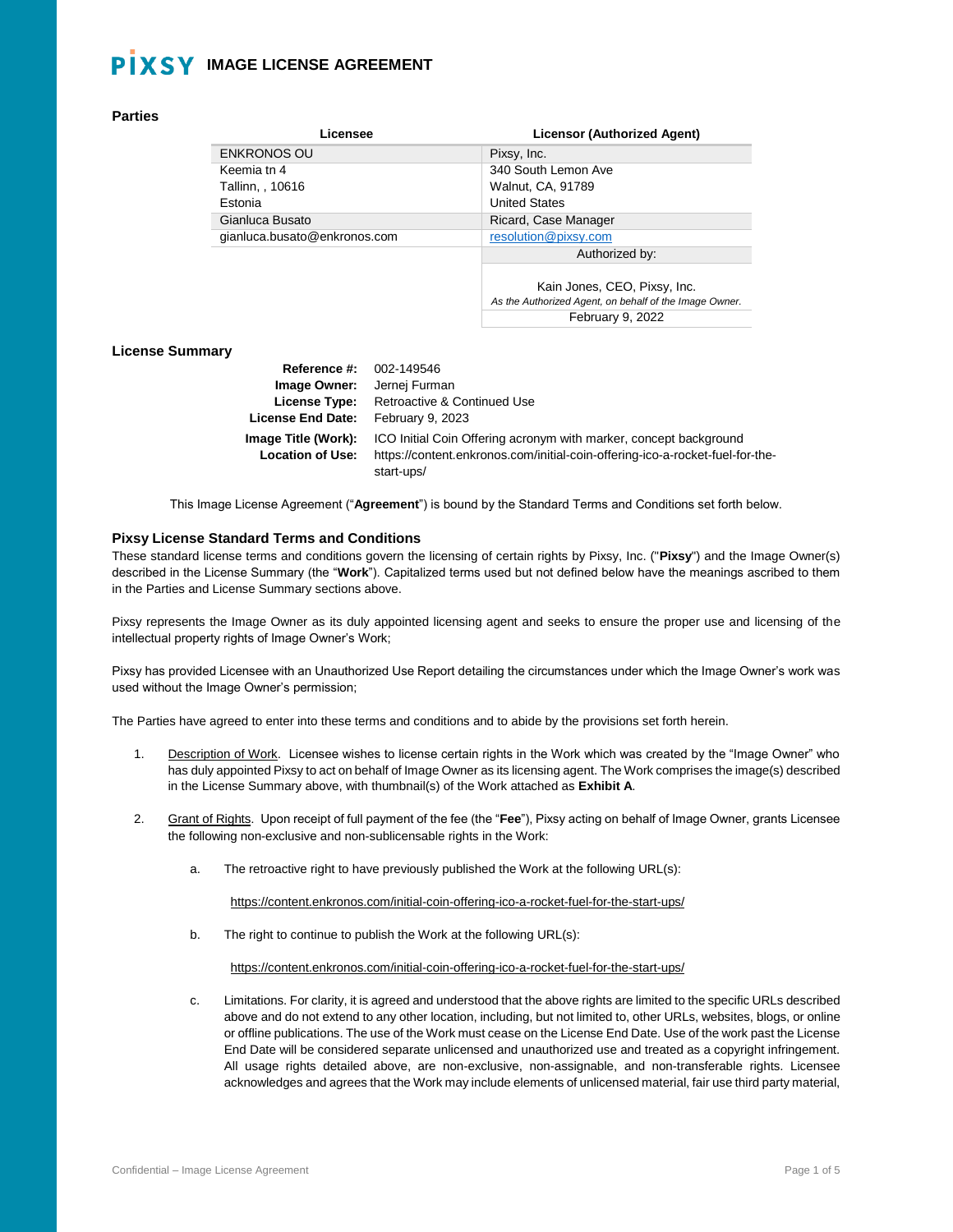and/or trademarks (i.e. logos, etc.) and Licensee is solely responsible for obtaining any necessary retroactive permissions and/or clearances in connection with Licensee's use of such material.

- 3. Reservation of Rights. All rights not expressly granted hereunder, including copyright, are reserved to the Image Owner, including but not limited to all rights in preliminary materials and all electronic rights. For the purposes of these terms and conditions, electronic rights are defined as rights in the digitized form of works that can be encoded, stored, and retrieved from such media as computer disks, portable disks or drives, computer databases, and network servers.
- 4. Additional Usage. If Licensee wishes to make any additional uses of the Work and/or use outside of that defined in Section 2, Licensee agrees to seek permission from Pixsy and make such payments as are agreed to between the Parties at that time.
- 5. Alteration. Licensee is permitted the following alterations: (i) a change to the image size of the Work equal or less than twenty percent (20%) of the Work's original size or (ii) a change to the Work such that Work matches the screenshot attached in Exhibit A. Licensee shall not make or permit any further alterations, whether by adding or removing material from the Work, without the permission of Pixsy. Alterations include the addition of any illustrations, photographs, sound, text, or computerized effects.
- 6. Payment. Licensee agree to pay, or have paid, Pixsy within twenty-one (21) days of the invoice date. Overdue payments shall be subject to interest charges of five (5%) percent monthly. This license is not valid until the full Fee is paid, including any late fees.
- 7. Fee. No rights are granted under these terms and conditions until the Fee is paid in full.
- 8. Indemnity. Licensee hereby agrees to indemnify the Image Owner and Pixsy from any and all claims, losses, damages, and costs (including reasonable attorneys' fees) arising from or related to: (i) Licensee's breach or alleged breach of this Agreement, including, without limitation, Licensee's editing or omissions; and/or (ii) any claim that Licensee's use of the Work violated the rights of any third party, including, without limitation, rights of privacy or publicity, and excluding claims arising from copyright (and provided that Licensee has removed the Work as required herein). Licensee agrees that the Work will not be provided, in whole or in part, directly or indirectly, to third parties or affiliates for use or redistribution through those entities.
- 9. Severability. If any provision or part of these terms and conditions is held to be invalid or unenforceable for any reason, such provision shall, if possible, be adjusted rather than voided, in order to achieve a result that corresponds to the fullest extent possible to the intention of the Parties. The nullity or adjustment of any provision of these terms and conditions shall not affect the validity and enforceability of any other provision of these terms and conditions.
- 10. Entire Agreement and Amendment. These terms and conditions set forth the entire understanding of the Parties and supersedes any prior agreements between any of the Parties which are hereby rescinded. These terms and conditions may be amended only by a written agreement executed by the Parties. These terms and conditions are executed without reliance upon any promise, warranty, or representation by any Party or any representative of any Party other than those expressly contained herein.
- 11. Governing Law; Forum. These terms and conditions and any dispute arising hereunder or in connection with the matters contemplated hereby, shall be governed by the internal laws of the State of New York (USA), without giving effect to New York principles or rules of conflict of laws to the extent such principles or rules would require or permit the application of the laws of another jurisdiction. In the event of any litigation arising hereunder or in connection with the matters contemplated hereby, each Party agrees to submit to the exclusive jurisdiction of the courts of the State of New York.
- 12. Compliance with Law. Any provision of these terms and conditions which shall be interpreted by any court, arbitral forum or regulatory body (having jurisdiction in the premises) to be contrary to or in violation of any law, including without limitation, any federal securities law, shall be deemed amended and reinterpreted ab initio so as to be in compliance with such law.
- 13. No Waiver. No failure to or delay in exercising any right, power or privilege hereunder shall operate as a waiver thereof, and no single or partial exercise of any right, power or privilege hereunder shall preclude any other or further exercise of any right, power or privilege.
- 14. Assignment. These terms and conditions may not be assigned, nor may any obligations hereunder be transferred or delegated, by either Party without the prior written consent of the other. These terms and conditions shall bind and inure to the benefit of and be enforceable by the Parties and their respective permitted successors and assigns.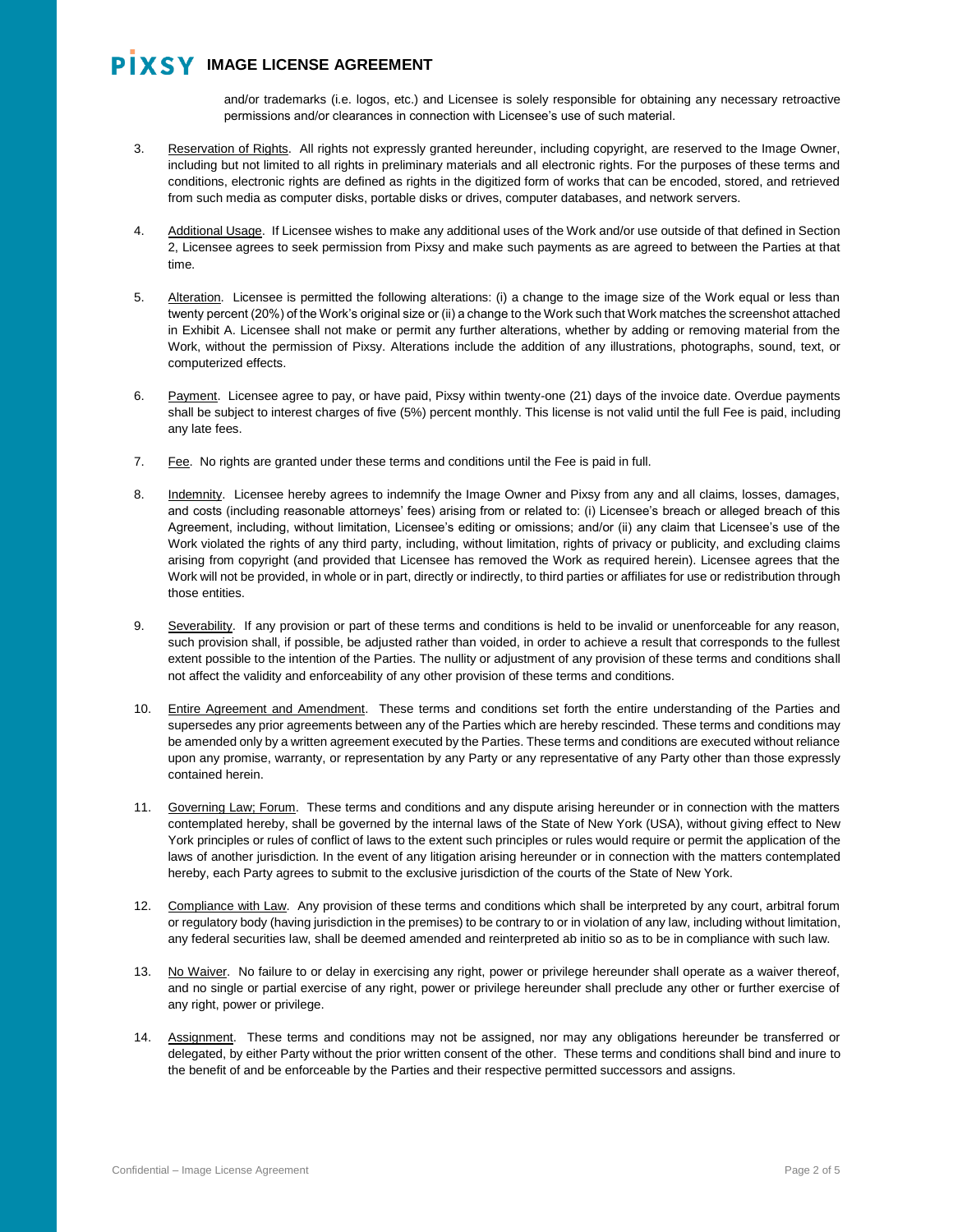**EXHIBIT A**